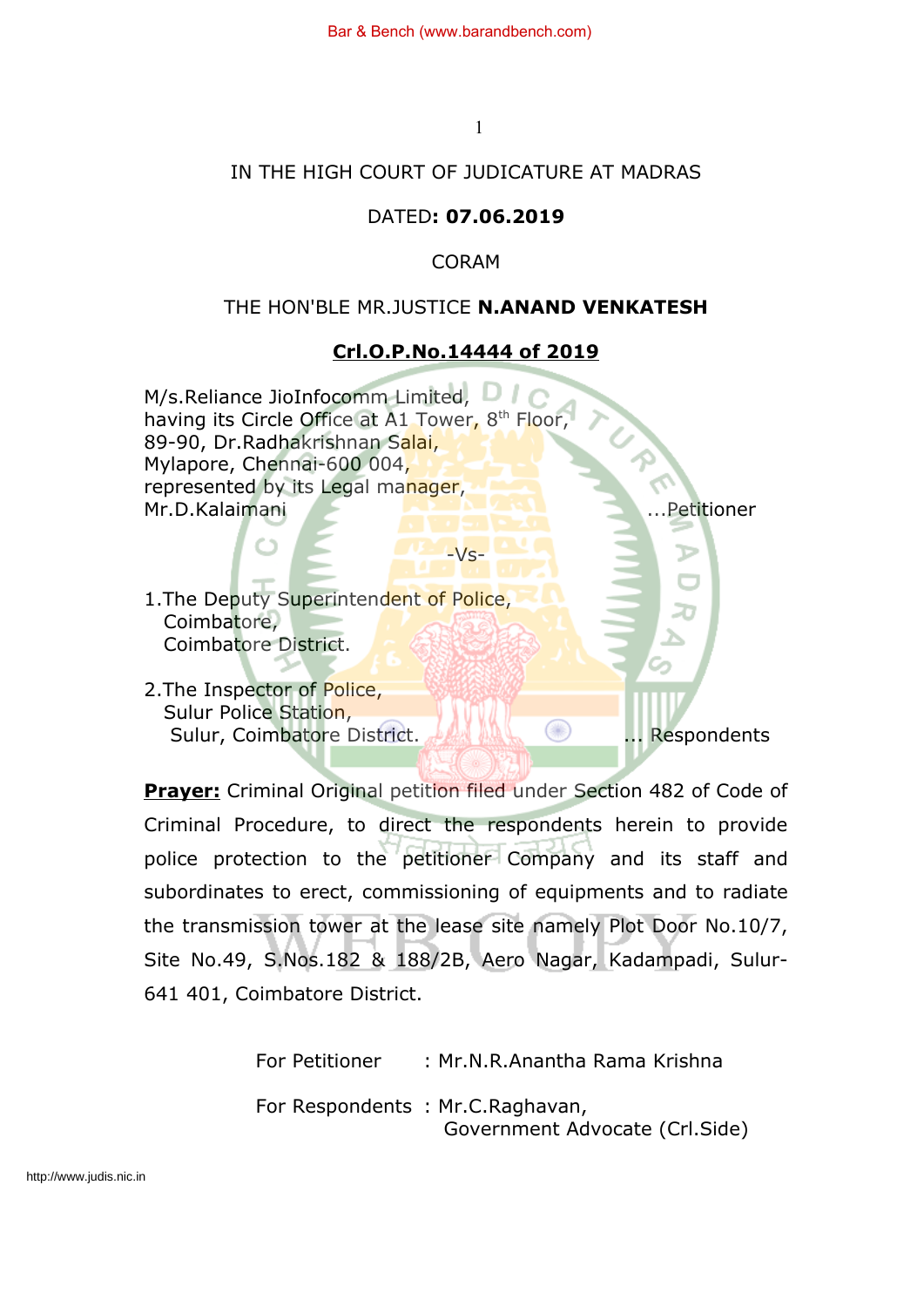2

#### **ORDER**

This petition has been filed for a direction to the respondents to provide police protection to erect transmission Tower and to do electrical works and to do maintenances work of tower at the lease site namely Plot Door No.10/7, Site No.49, S.Nos.182 & 188/2B, Aero Nagar, Kadampadi, Sulur-641 401, Coimbatore District, the petitioner undertakes to pay necessary charges.

2. The case of the petitioner is that the petitioner is engaged in the business of providing broadband internet services and other allied services throughout India. For the said purpose, cell phone towers are going to be erected. The petitioner had also entered into a lease agreement with the owner of the property and had taken steps to install the cell phone tower. Already, the Government of Tamil Nadu has granted exemption to all the Telecom companies to install the cell phone towers by virtue of Government Order passed in G.O.Ms.No.2, dated 01.04.2002.

3.When the petitioner attempted to erect the cell phone tower, the residents of the area came to the spot and started causing hindrance to the company officials from carrying out the construction work. The petitioner also gave a representation dated http://www.judis.nic.in<br>http://www.judis.nic.in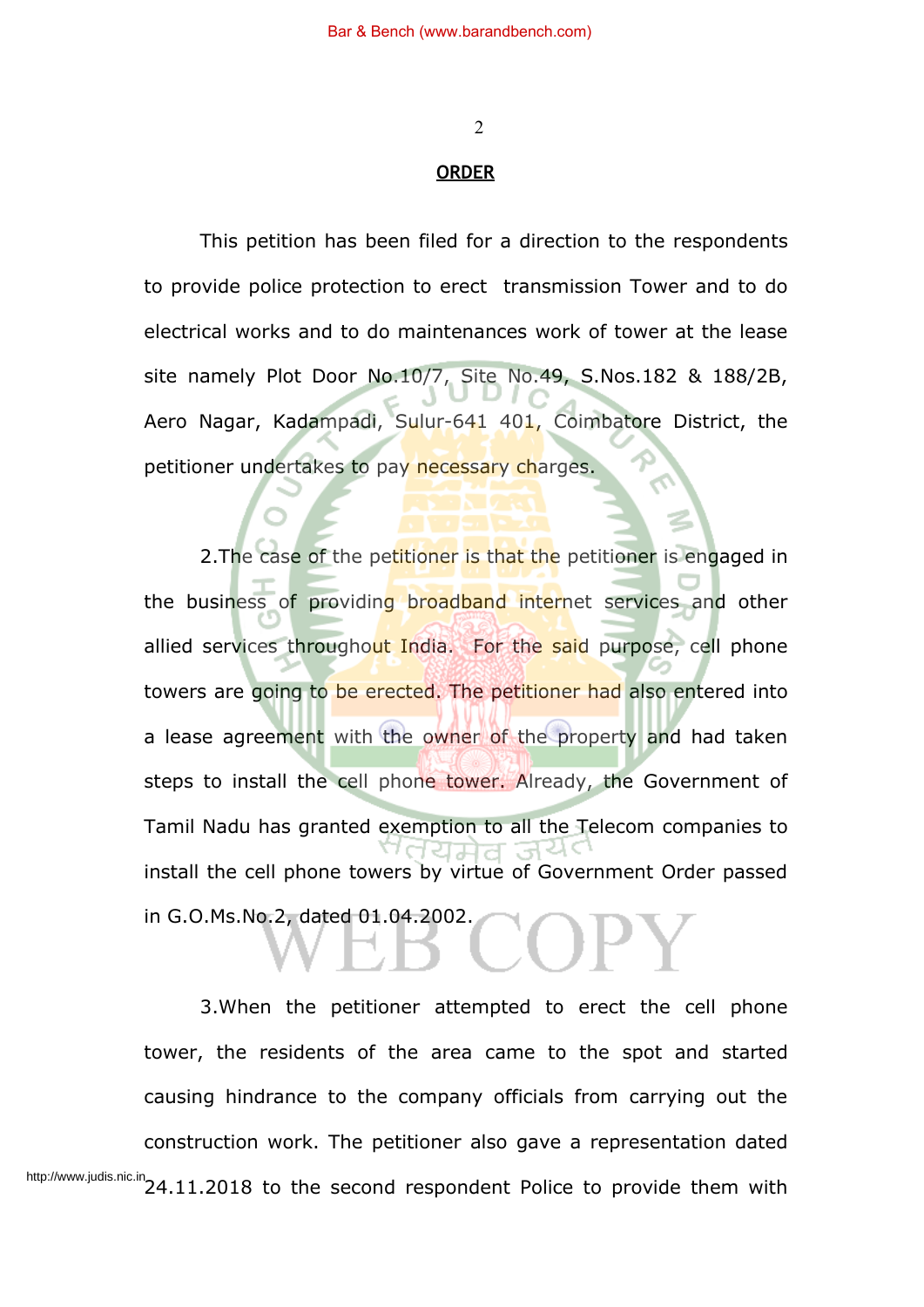protection. However, the second respondent Police had not acted upon the said complaint and therefore, the present Criminal Original Petition has been filed.

4.The learned counsel appearing for the petitioner would submit that the issue involved in this petition is covered by the earlier Judgments of this Court. The learned counsel brought to the notice of this Court the order passed by this Court in Crl.O.P.No.16618 of 2018, wherein the very same petitioner was a party.

5. It will be appropriate to extract the relevant portions of the order in Crl.O.P.No.16618 of 2018, which is extracted hereunder:-

*"2.The learned counsel for the petitioner would submit that the petitioner's company had the contract agreement for installation of cell phone tower with M/s.Indus Towers Limited, a company registered under the provisions of Indian Companies Act, 1956. It is further submitted by the learned counsel for the petitioner that whenever the petitioner's company attempted to erect transmission cell phone tower, publics are causing interference. The learned counsel for the petitioner also submitted that by order dated 05.03.2015, the Honourable First Bench of this Court, in W.P.Nos.24976 of 2008 and etc., batch, held that because of the advancement in the science, no one has*

http://www.judis.nic.in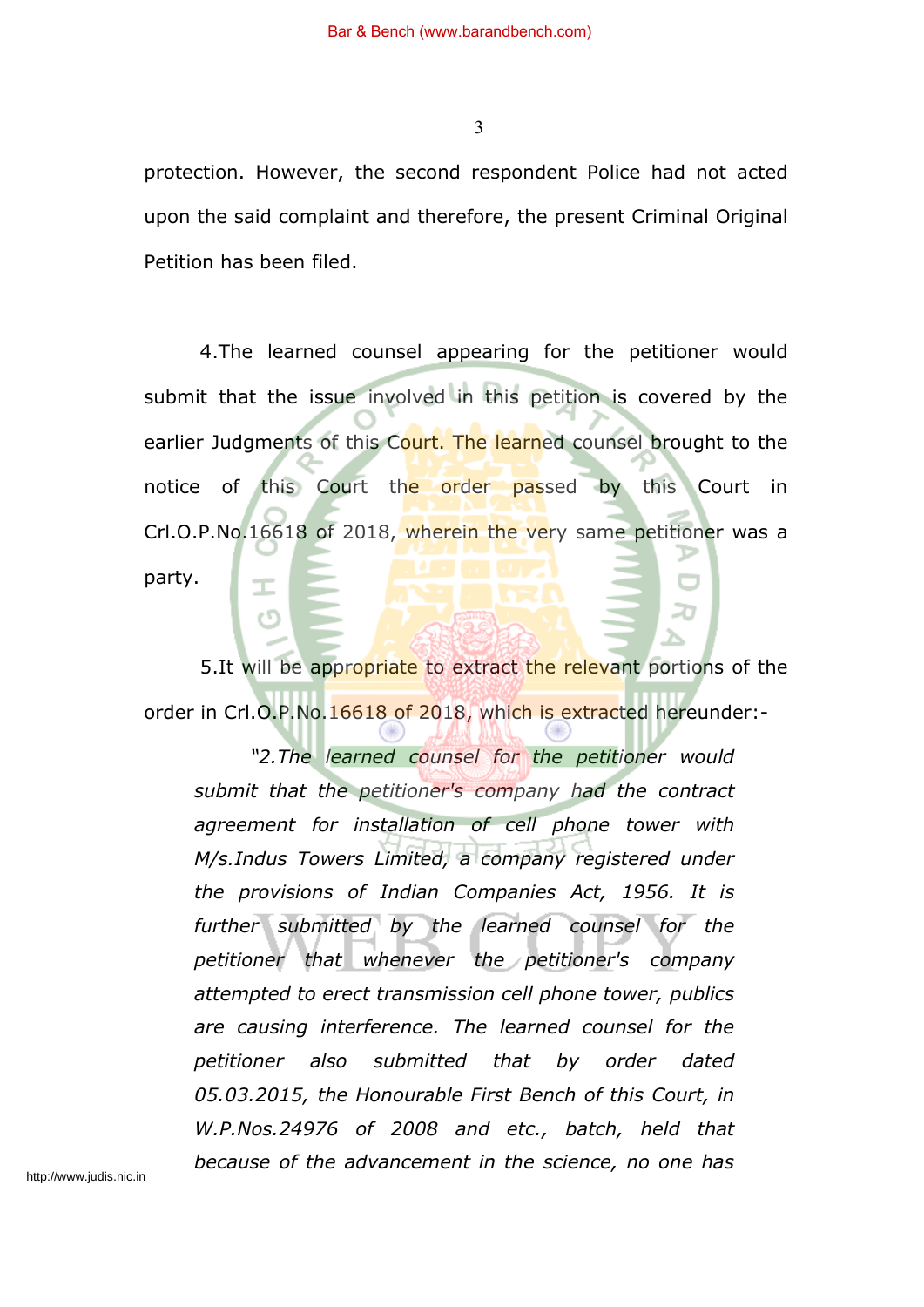*prevented to erect cell phone towers. It is also submitted that the petitioner has given a complaint dated 24.02.2016 to the first respondent police seeking police protection, for which C.S.R.No.42 of 2016 and since the same has not been considered so far, he has come up with the present petition for the relief stated supra.*

*3.Heard the learned Additional Public Prosecutor appearing for the respondent.*

*4.Considering the facts and circumstances of the case, the petitioner is directed to send a fresh representation to the respondent and on receipt of the same, the respondent is directed to consider the representation to be submitted by the petitioner and pass appropriate orders on merits and in accordance with law, within a period of one week from the date of receipt of copy of this order.*

*5.With the above directions, this Criminal Original Petition is disposed of."*

6.This Court has consistently taken the view that no one can ੧ਰਹਸ਼ਰ be prevented from erecting the cell phone towers on a mere apprehension about the effect of radiation from the cell phone tower. The apprehension does not have a scientific backing. Till a positive finding is given in this regard, cell phone towers cannot be prevented to be installed on mere apprehensions.

7.For the reasons stated above, there shall be a direction to http://www.judis.nic.in<sub>t</sub>he second respondent police to provide police protection to the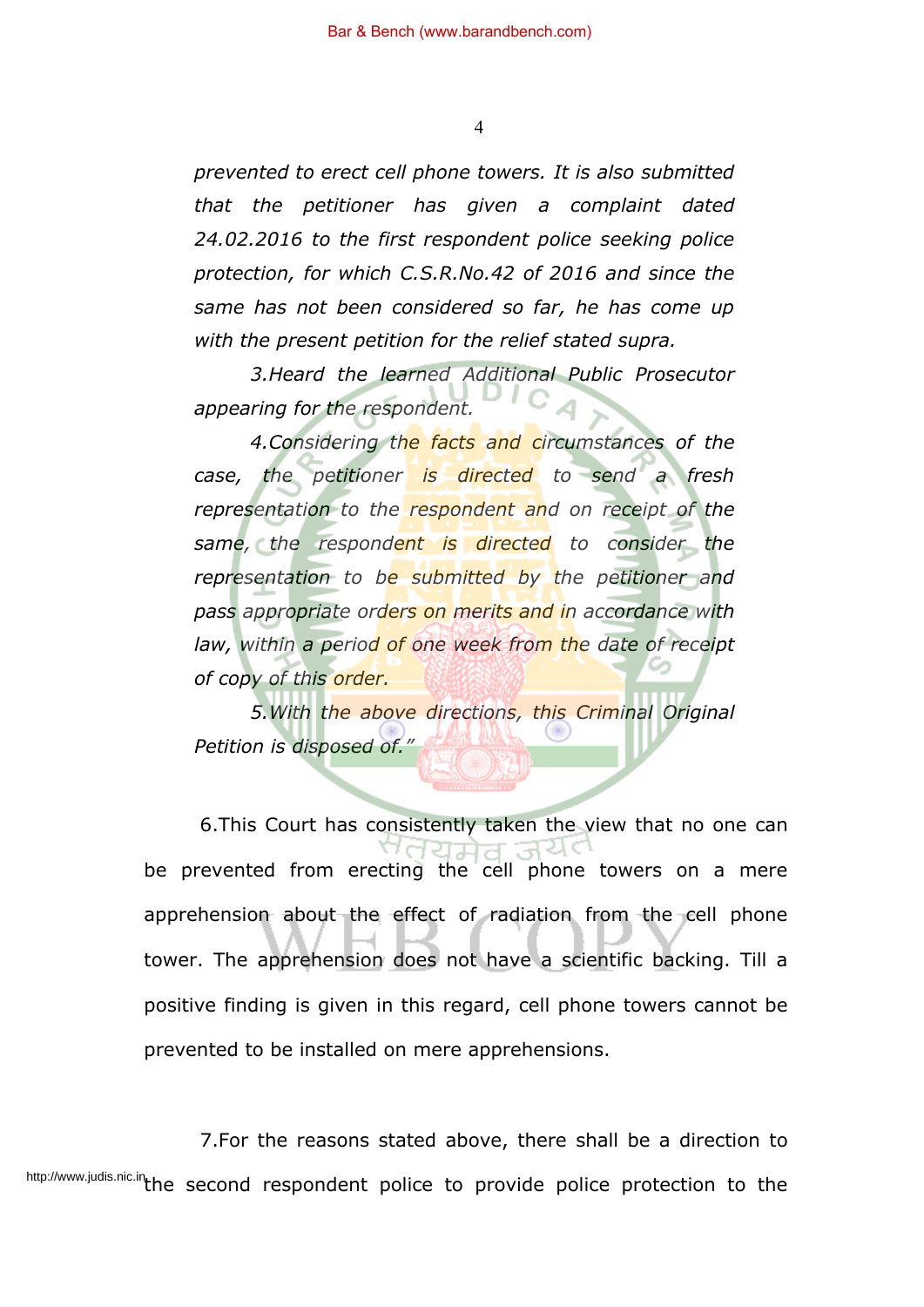petitioner for erection of the cell phone tower. The second respondent police shall ensure that the entire process goes on in a smooth manner, without giving raise to any law and order problem.

8.The Criminal Original Petition is disposed of with the above

◉

**07.06.2019**

direction.

Index : Yes/No Internet: Yes/No Speaking Order/Non Speaking Order

(۲۲)

KP

*Note:* Issue order copy on 10.06.2019

# **To**

1.The Deputy Superintendent of Police, Coimbatore, Coimbatore District.

2. The Inspector of Police, यमव Sulur Police Station, Sulur, Coimbatore District.

œ

#### $\bf{OPT}$ 3.The Public Prosecutor, High Court, Madras.